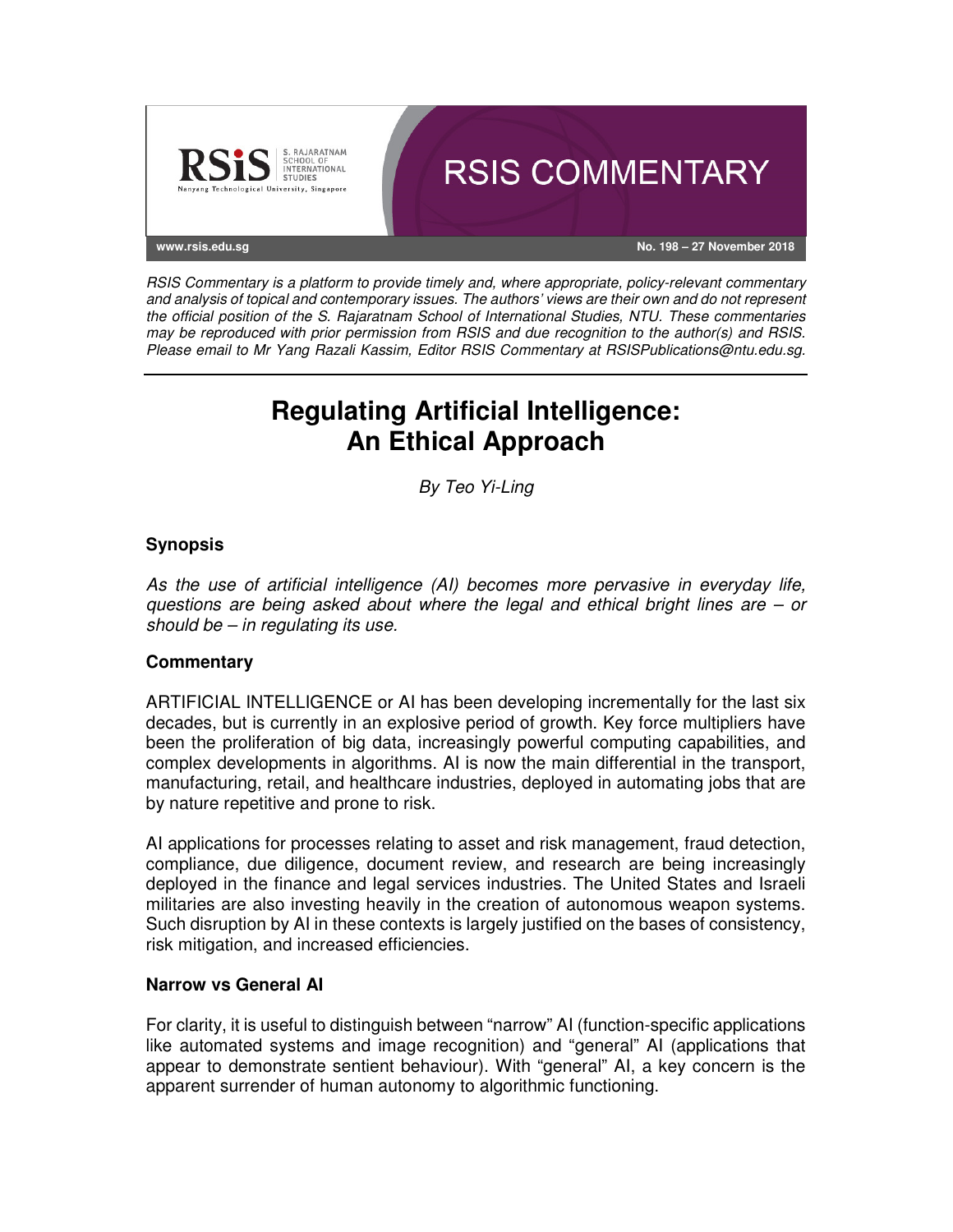The question here is where accountability would then lie in situations where AI makes decisions that are opaque to human scrutiny, contrary to human welfare. Fully autonomous weapon systems are an example – these seek out targets, decide on engagement, and carry out that decision, without human intervention.

Opponents of such systems argue for a ban on these, on the bases of unpredictability, susceptibility to algorithmic bias, and ability to cause unintended harm.

This debate cannot only happen within stakeholder silos, as this would be inefficient and inherently biased. It needs to take place among government authorities, civil society organisations, universities, and industry bodies.

As we look to the potential benefits that AI is intended to deliver − sustainable economic growth; smarter living; new job opportunities, a more connected society; security; increased national resilience – a collective debate is critical to ensure that the most ethically appropriate decisions are made towards achieving these goals.

#### **Rationalisation and Regulation**

The use of AI has accelerated ahead of our ability to reckon with the ethical and legal issues it is raising. Calls for regulation are being heard worldwide, and in this respect, governments appear to be treading carefully. The challenge is calibrating the balance between encouraging and chilling AI innovation. In rationalising the existence of AI in our lives, the notion *primum non nocere* – "first, do no harm", is helpful. This can be unpacked as follows:

Firstly, AI's development must be guided by human welfare. Justice, equality, safety, accountability, respect for privacy, and transparency are some values it must reflect. Secondly, it must enhance our human existence by serving our needs complementarily. Notwithstanding the efficiencies that AI contributes, humans still master the emotional, creative and intellectual domains.

Thirdly, AI's range and depth of perception, and ability for subjective nuance must become sympathetic with ours, for it to be appropriately and sensitively harnessed in certain contexts that have the potential for harm. Examples are image recognition, the administration of criminal justice, and military targeting.

### **Ethical Decision-Making, Then Law**

The call for a unique set of laws to establish regulatory bright lines has been heard for some time, as current legal frameworks are deemed insufficient to accommodate the existence of AI and its potential consequences. In this respect, the European Commission spent over a year since January 2017 working on a framework of legislative and non-legislative measures, at the behest of the European Parliament.

At the heart of the debate is the legal personality of AI. The law recognises the concept of the artificial legal person – incorporated entities granted a set of rights, powers and obligations for conducting a range of activities, separate from the natural legal persons operating them.